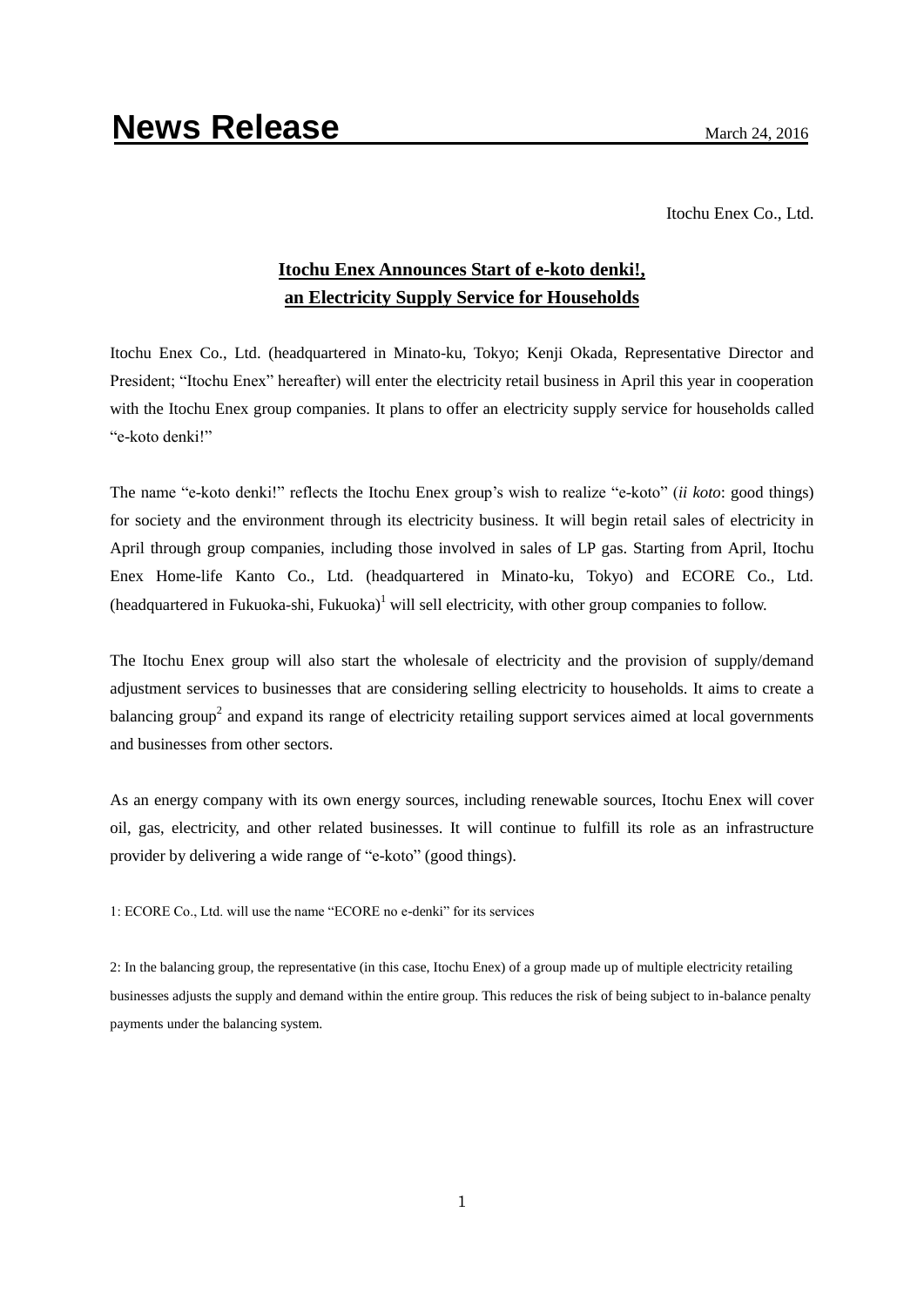#### **Overview of "e-koto denki!" and sale of electricity to households**

# **1. Brand name** e-koto denki!

**2. Brand logo and concept**



**"koto (things)" stands for products, services, and initiatives. The logo symbolizes a society in which "ii koto" (good things) are widely disseminated. e = enex e = electricity e = energy e = ecology e = e-koto spreading everywhere**

#### **1. Message**

The Itochu Enex group is an energy company that works in line with a corporate philosophy of striving to be "the best partner for life and society," while at the same time seeking to provide customers with optimum services.

In coordination with the complete liberalization of the power industry in April 2016, the Itochu Enex group will standardize its electricity supply services under the name "e-koto denki!"

The group aims to realize "e-koto" (good things) for society and the environment, motivated by the slogan of "Starting e-koto together!" It intends to propose various services that will assist customers in leading a happy lifestyle.

The first series of the "e-koto project!" will start with "e-koto denki!" coming to local neighborhoods!

#### **2. Group companies to start selling electricity to households in April 2016**

- Itochu Enex Home-life Kanto Co., Ltd.

Service area: Kanto area / Tokyo (excluding remote islands), Kanagawa, Saitama, Chiba, Ibaraki, Gunma, parts of Shizuoka

- ECORE Co., Ltd. (ECORE no e-denki)
	- Service area: Kyushu area

\*Group companies in other areas will gradually start to sell electricity from June 2016